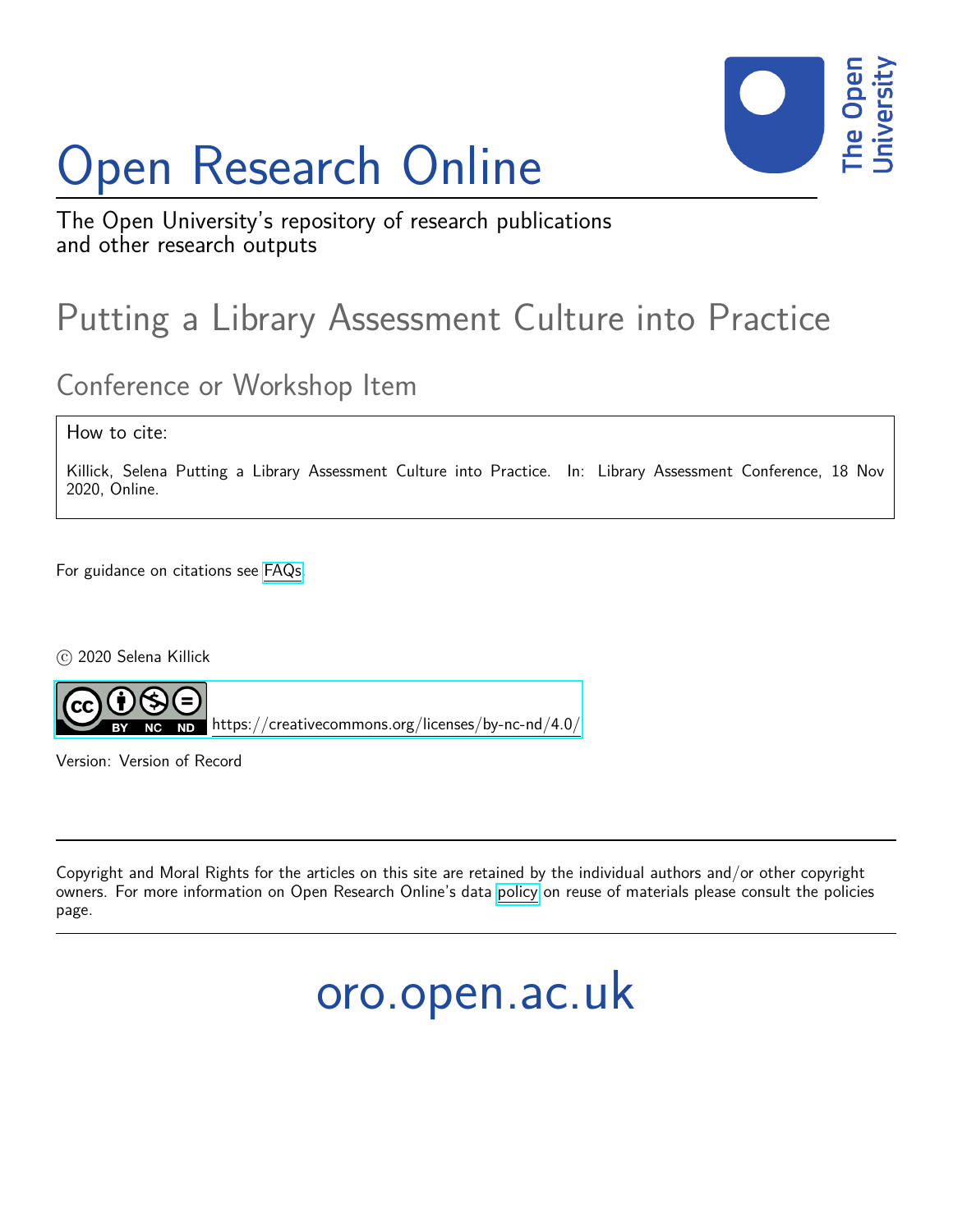Hello everyone, my name is Selena Killick and I'm delighted to be able to present at the library assessment conference 2020, even if it is from a very socially distant location here in the United Kingdom. My presentation today is about how I've been putting a library assessment culture into practice to form our strategy at the Open University Library. For those of you who are following on zoom live, you can ask q&a now or throughout the presentation and I can pick them up at the end. For those of you watching this as a recording, I'm available on Twitter @SelenaKillick if you want to ask me anything. Alternatively, if social media is not your thing, I've got an email address coming up to the end of the presentation.

For those of you who haven't heard about us, the Open University is the UK's largest higher education provider. We were formed over 50 years ago with a mission to open up education for everybody. In that time, we've had over 2 million people choose to study with us. At the moment, I've got about 170,000 students, predominantly in the UK and Ireland, all over the country studying with us online. That's always been our model. As my Vice Chancellor put it, we were the world's first online university waiting for the World Wide Web to be invented. 27,000 of our students have got to declare disability. We don't insist that they declare a disability to us, but if we need to make learning adjustments, we know that information for those purposes. That makes us the largest provider of higher education for people with disabilities, and accessibility of information and learning is business critical. They can choose to study a range of qualifications, 180 at last count made up of 600 modules of study. When I say we're open, we really mean it and we're passionate about it. OpenLearn is our free platform of learning materials available to anybody on a Creative Commons license. When lockdown the first edition happened in the UK we were quick to move courses into that space to help the whole world. We launched courses on how to teach online, how to cope with mental health and some learning materials aimed at school children as the UK schools were closed. In that period close to 800,000 courses were completed.

The Library is very digital, 80% of our books are electronic, and 100% of our journals are too. For those of you who like your gate counters statistics, my equivalent is unique visitors to my website. Half a million every year come to our website to use our content and resources and skills materials. We make all of our content available open if we can within in terms of our license. That results in about 10 million page views per annum on the Library website. We are 24/7/365. For those of you who take part in the Springshare web chat, my team and I are very grateful, as are our students, for your help when our team are asleep. We've had a very strong strategy for digital capabilities at the Open University Library. We've worked well with our faculties to embed library content and skills into the curriculum. 91% of our students now study on a module where there is library content and skills embedded into it. The value in that is known; students who use library resources and attend library tutorials get a better class of degree at the end of the day. That work is part of our library learning analytics research, which I've presented on at this conference before I'm not going to dwell on it too much today. We are multi award winning and very passionate about what we do. We also practice what we preach. On OpenLearn this year we relaunched our digital skills badged open course *Succeeding in a Digital World*. Feel free to use it if you want to.

My presentation today is about how we use our library assessment culture into forming library strategy at the Open University Library. Our approach combines three key elements. The overall University Strategy, Insight, which is a term I use internally to talk about library assessment because library assessment isn't a common term in the UK; and Expertise. I'm going to cover these three elements; University Strategy, Insight and Expertise in this presentation.

Talking first about the University Strategy, I'm not going to dwell too much on this because I know this audience well enough to know that insight is the interest of the day. But it's vital that we

**Commented [S1]:** Full stop missing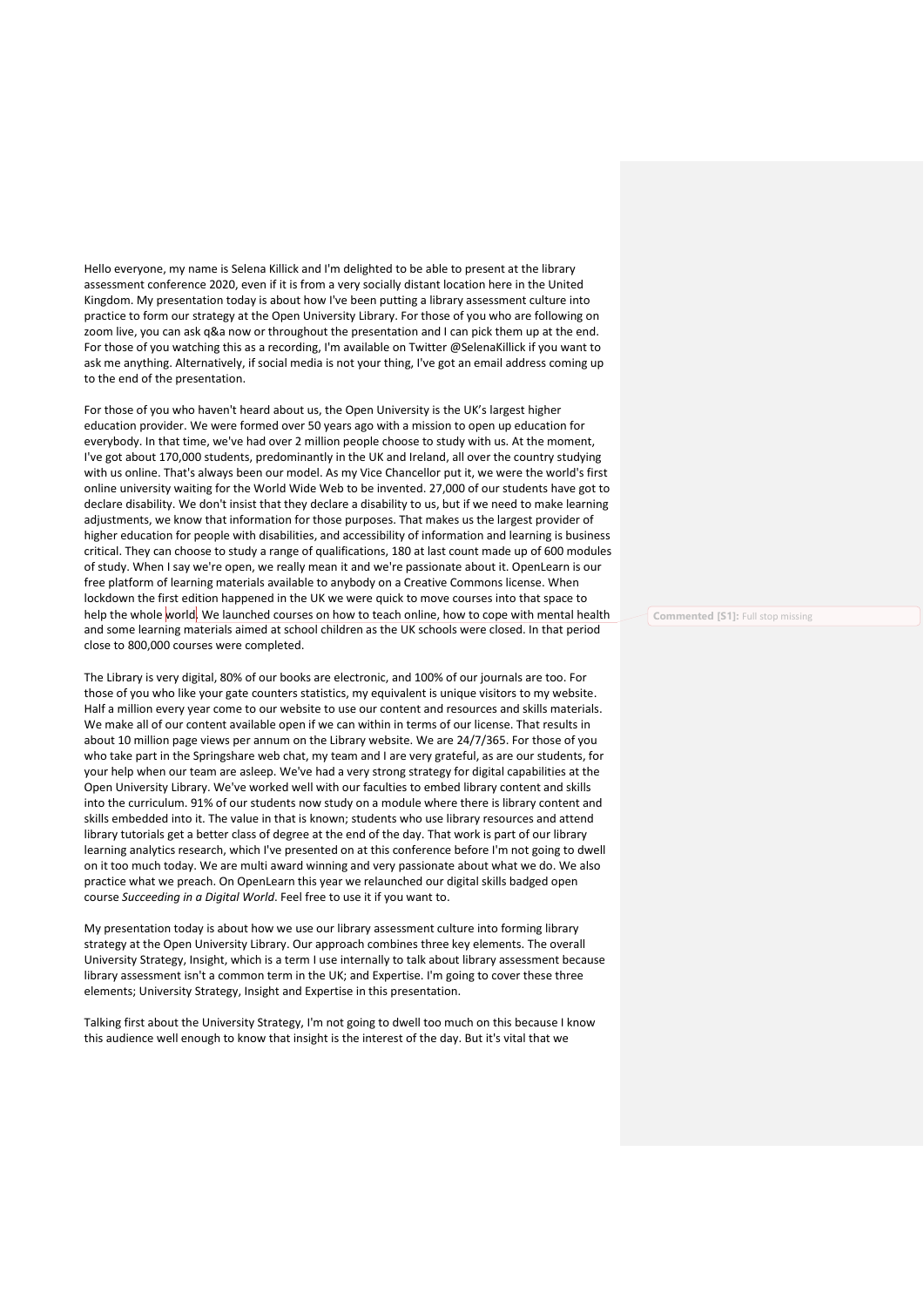recognise that we don't exist in a vacuum. We are always accountable to our university stakeholders. It's our role to understand the university's strategic aims and missions and interpret that into designing our services aligned to what the university is aiming to achieve. Conversely, it's also our role to convey what the library does and how it supports the university endeavour so the senior stakeholders can see a clear tangible link between what they want to deliver and what we are doing. I call it strategy interpretation.

Moving on to insight. Insight for me is an umbrella term that I used to talk about all the various components of insight into my users to understand the service and design it to support student success. For example, the library helpdesk uses a customer relationship management system. We know who's asking for what information, on what topic, when, how frequently. Is it an isolated request for help? Is there a problem with one module where they're consistently asking for the same thing, at the same time? Would a training session be more useful? Is there a consistent problem with one publisher and we want to talk to them about changing their platform? It provides insight into our customers and when they're contacting us for help so we can understand what we need to change to help students succeed. We also look at closely our resource usage, counter statistics, I'm sure you do similar. We have data on our systems about where content and skills have been embedded into the curriculum. We know who's using what, when, and how. We look closely at our statistics on training attendance and combine these with student attainment to understand that our training is providing a successful learning experience for our students. Within the UK we also have the National Student Survey. This is a compulsory survey that goes to all undergraduate final year students in every university in the UK, and it is benchmark between each university. We know if we are improving and getting better compared to somebody else. It is business critical and strategically aligned. We are trying to improve our scores in the survey, which we are, which is nice. Underlying all of this is user experience research and understanding what our customers want from us and what our service needs to offer next. For example, we ran a library needs project a few years ago into finding out what is our students want from us which we did through a directed storytelling approach.

Core to making all of this work is our award-winning library student panel. This was something we developed in 2012. It was lovely to see Lara Miller's presentation at the previous session in the library assessment conference, sharing that the University of Arizona libraries has similar. Back in 2012, we were concerned we were hearing only from a very minority group of students. They were either very satisfied with us, or very unsatisfied. For those of you who are library assessment professionals, you know that these tend to be the people that want to talk to you. We were hearing from the same vocal minority of students and we were concerned about the people in the middle. We wanted to hear from them, how are we doing and what we could we do be doing better? We don't have the same fortune as you, with people walking in the door to offer them pizza too, so we set up the panel. We send out an invitation to take part to 4,500 students twice a year; that normally results in about 500 people agreeing to be on the panel at any one time. We've committed that they will never have to do more than four studies in a year. They are members for one year and they can leave at any point they want to. We send them a welcome pack. When they take part in any research we tell them what we found out and how it's going to use be used to improve our services. We send regular newsletters to all the panel members so they know what's going on, we don't always sample every panel member for every piece of work. We don't tend to incentivise too much; we've worked with the panel to understand what works for them and what doesn't. If they're doing something around 30 minutes, we will send them an Amazon voucher, but generally it's on goodwill.

The representativeness is an interesting point. When we started, we want to make sure the panel was composed of a population similar to the university. In the last few years we've started to weight the sampling to specific criteria to increase students from a BAME community and also those with a

## **Commented [S2]:** Remove the 'is' from this sentence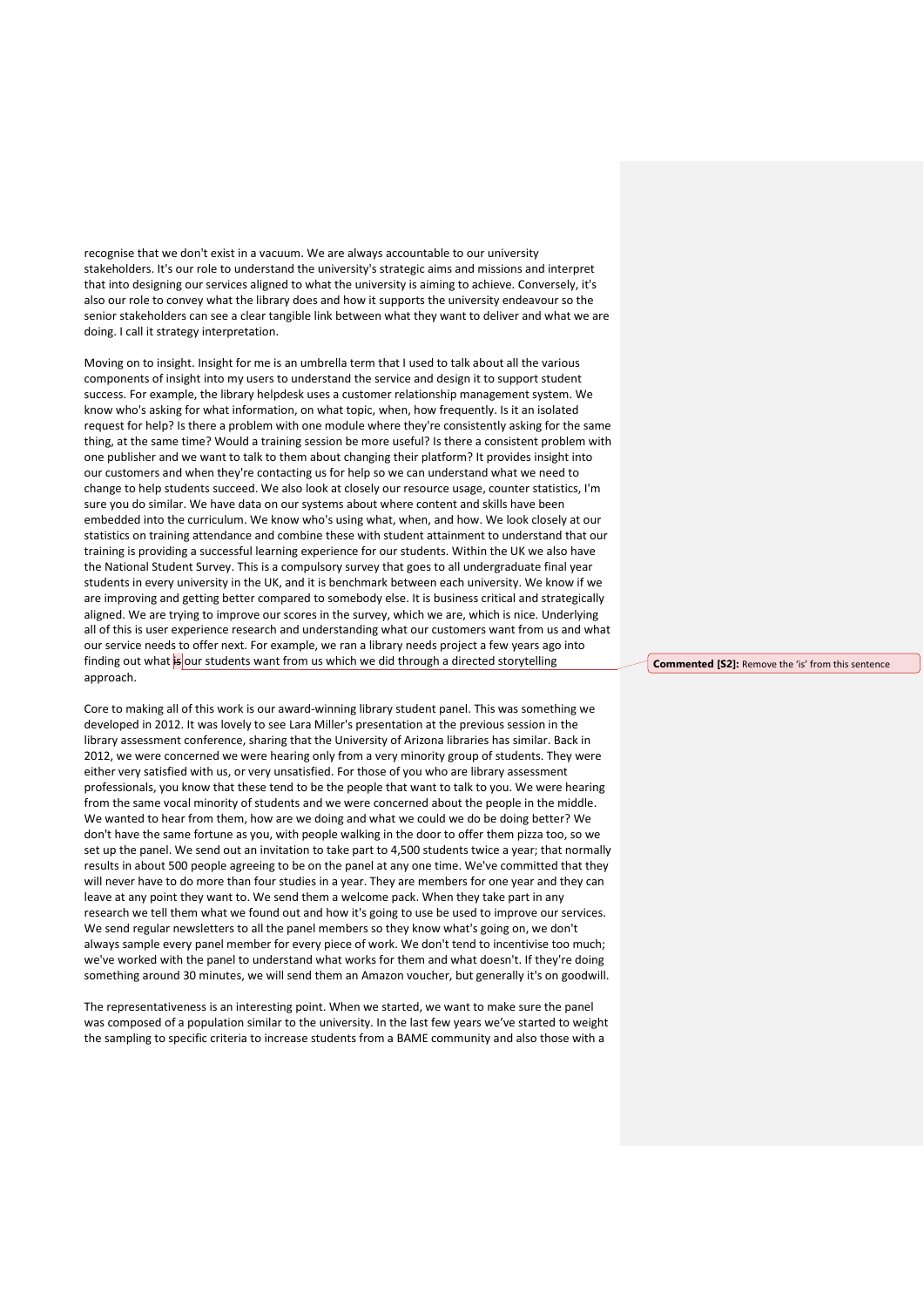declared disability. BAME is a term that's very commonly used in our cultural setting in the UK university sector, it's not necessarily one that I'm always comfortable with, but it is what my institution and a lot of UK universities are talking about. Equality and diversity is a huge strategic priority for us; we want to do more in this area, and we want to be better. We've weighted the panel to try and understand what more we could do.

The methods that we use with our panel vary, everything from surveys and focus groups through to directly storytelling, touchstone tours, observational studies, love letters and breakup letters which was quite fun. A variety different creative techniques to try and understand what's going on with them. All of this is at a distance; that has required some creative thinking from us on how we can do some of these things. We're always going to be innovative in this space.

For example we have had a project looking into the information architecture of the library website. To do this, we set the panel members a number of different challenges and tasks and ask them to find where they would look for this information. We use an online package called Optimal Sort for Tree Testing. That's just one of the providers in the space, not necessarily the only one, feel free to find who works for you if you want to do similar. It helped us to refine the library website structure, and work out which terms are more successful, which words resonate more with students, and which phrases were tripping them up.

From a more qualitative point of view, we also do diary studies. This has been a lovely piece of work into understanding how our live training sessions could be better and what works well. We sent panel members a simple sheet of paper to print out and have alongside them when they were taking part in a live training session with one of our librarians. Throughout the session at various intervals they made a pencil note of what they were thinking and how they were feeling about what was going on. They them took a photo of it and send it back to us, for us to have a rich idea of what's going on with the training sessions and how they can be improved.

All of this insight comes together. A variety of different sources and methods to help us improve our services and to improve student success. It is important that you never look at any one thing in isolation, it is the whole collective. What are your users saying to you? What are you hearing from them? Going back to my model, we had University strategy, we've had the insight.

The most important thing and the one thing we're not loud enough about in our sector, I feel, is our expertise. We are professionals. We are library professionals. I've been advocating for loud librarianship for years now. We're not book stackers; we're not working in an oversized Amazon warehouse. We are the ones that take that insight, and that university strategy and turn it into a library strategy. Without us, there's nothing. We're the most valuable resource a library will ever have.

So that brings me around to our model. How I build the library strategy is working with the university strategy, insight and our expertise. If you have just the university strategy and our expertise, but no insight from our users, that this is something that they want and need, you're not going to have any interest in service, and it's not going to get any take up, you have to have all three elements. Similarly, if you have the expertise and the insight, but it doesn't align to the university mission, you're not going to get the resources, whether the direct or indirect, you need to drive that strategy forward. Everything costs, and you need to be aligned to what the university wants you to do. Finally, if you don't have the expertise, but you have the university strategy, the insight, you won't have the capabilities to deliver on what your university wants from you. You'll need to build that capability within the team to drive that strategy forward. We are professionals, we are continually

**Commented [S3]:** Remove 'them'

**Commented [S4]:** Remove 'and'